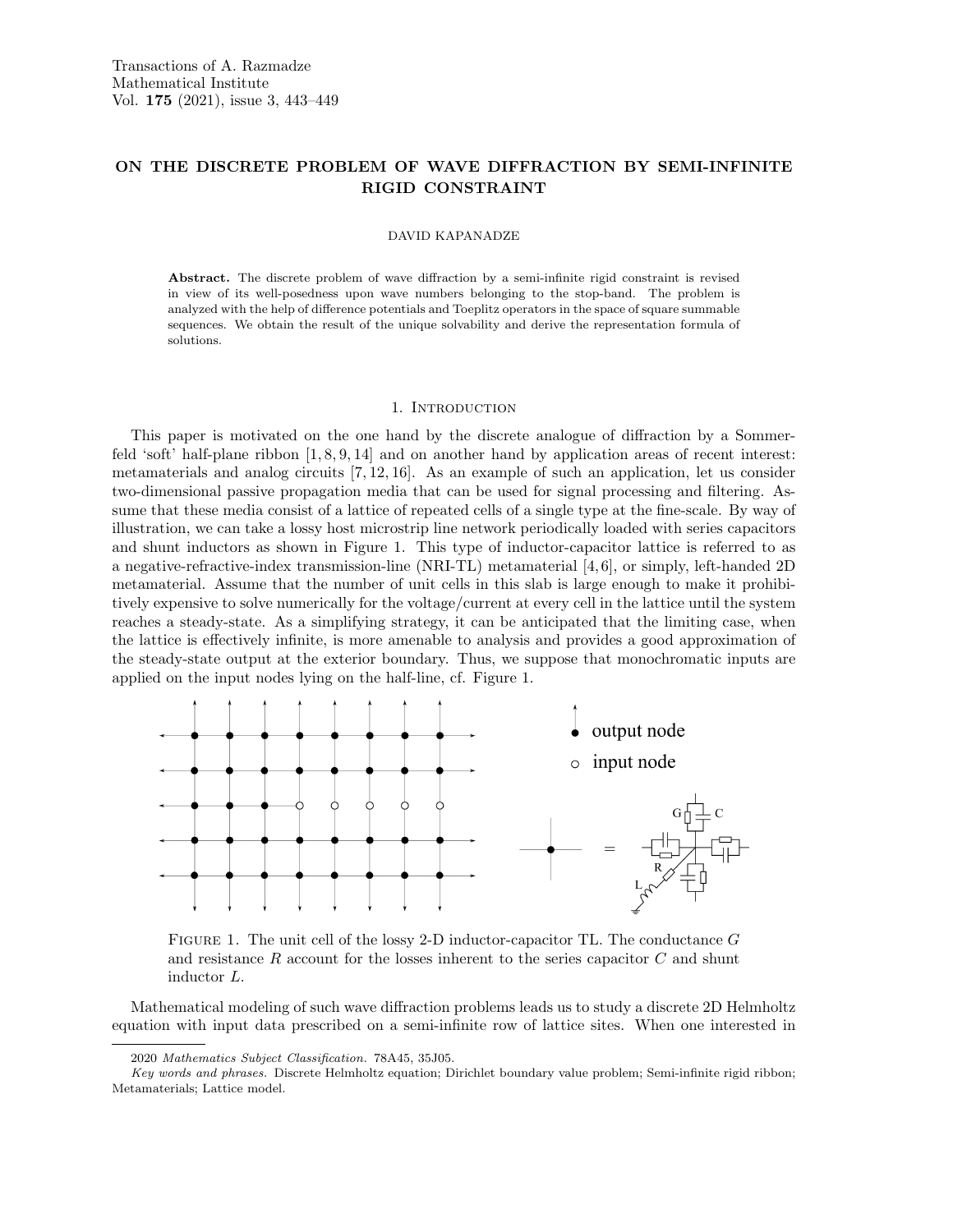#### 444 D. KAPANADZE

an analysis of regular processes in which waves corresponding to the microstructural scales can be neglected, then the continuum limit of corresponding equations can be investigated. In this case, we arrive at the famous problem in applied mathematics, the Sommerfeld 'soft' plane problem [9, 14]. It is well known that the classical continuum model of wave diffraction can be considered only as of the slowly-varying approximation of a discrete or structured material. Therefore there is an obvious necessity to avoid continuum limits and instead analyze directly the discrete Helmholtz diffraction problems. Moreover, the development of computers and programming softwares preserves high interest in numerical discretizations of the continuum wave equation too.

It worth mentioning that in contrast to [17], where the analogous problem was studied by Sharma using the discrete Wiener–Hopf method, we propose another method of investigation and provide rigorous analysis of the problem in view of its well-posedness upon wave numbers belonging to the stop-band. Namely, we derive the unique solvability result and solutions representation formula in the space of square-summable sequences with the help of difference potentials and Toeplitz operators.

## 2. Basic Notations and Formulation of the Problem

Following the customary notation in mathematics, let  $\mathbb{Z}, \mathbb{Z}^+$ , N, R, and C denote the set of integers, positive integers, non-negative integers, real numbers and complex numbers, respectively. We denote by  $e_1 = (1,0), e_2 = (0,1)$  the standard base of the square lattice  $\mathbb{Z}^2$  (=  $\mathbb{Z} \times \mathbb{Z}$ ).

For any point  $x = (x_1, x_2) \in \mathbb{Z}^2$  we define the 4-neighbourhood  $F_x^0$  as the set of points  $\{(x_1 (1, x_2), (x_1 + 1, x_2), (x_1, x_2 - 1), (x_1, x_2 + 1) \}$  and the neighbourhood  $F_x$  as  $F_x^0 \cup \{x\}$ . We say that  $R \subset \mathbb{Z}^2$  is a region if there exist disjoint nonempty subsets  $\mathring{R}$  and  $\partial R$  of R such that

(a)  $R = \check{R} \cup \partial R$ ,

(b) if  $x \in \mathring{R}$  then  $F_x \subset R$ ,

(c) if  $x \in \partial R$  then there is at least one point  $y \in F_x^0$  such that  $y \in \mathring{R}$ .

Clearly, the subsets  $\tilde{R}$  and  $\partial R$  are not defined uniquely by R, but henceforth, for a given region R in  $\mathbb{Z}^2$  it will always be assumed that  $\mathring{R}$  and  $\partial R$  are also given and fixed. Then we say that x is an interior (boundary) point of R if  $x \in \mathring{R}$   $(x \in \partial R)$ . Further, a region  $R \subset \mathbb{Z}^2$  is said to be connected if for any  $y, z \in R$  there exists a sequence  $x^{(1)}, \ldots, x^{(n)} \in R$  with  $x^{(1)} = y$  and  $x^{(n)} = z$ , such that for all  $0 \leq i \leq n-1$ ,  $|x^{(i)} - x^{(i+1)}| = 1$ . By the definition, a region R with one interior point x is connected and coincides with  $F_x$ . Denote by  $S_N$  a region defined as a discrete square  $([-N, N]^2 \cap \mathbb{Z}^2) \setminus \{(N, N), (-N, N), (-N, N), (N, -N)\}, N \in \mathbb{Z}^+,$  where  $\mathring{S}_N := [-N + 1, N - 1]^2 \cap \mathbb{Z}^2$ and  $\partial S_N := S_N \backslash \check{S}_N$  will be fixed throughout the paper.

A boundary point  $y \in \partial R$  is said to be

| a left point if   | $y + e_1 \in \mathring{R}$ , |
|-------------------|------------------------------|
| a right point if  | $y-e_1\in \check{R}$ ,       |
| a top point if    | $y - e_2 \in \check{R}$ ,    |
| a bottom point if | $y+e_2 \in \check{R}$ .      |

The union of all left (right, top, and bottom) points is denoted by  $\partial R_l$  ( $\partial R_r$ ,  $\partial R_t$ , and  $\partial R_b$ , respectively) and called a side of the boundary  $\partial R$ . Note that a boundary point y may simultaneously be a left, right, top, and bottom point. Thus,  $\partial R_l$ ,  $\partial R_r$ ,  $\partial R_t$  and  $\partial R_b$  may overlap each other. Clearly, ∂R is the union of its four sides,  $\partial R = \partial R_l \cup \partial R_r \cup \partial R_t \cup \partial R_b$ .

Let  $\Gamma := \{(x_1, 0) : x_1 \in \mathbb{N}\}\$ and  $\mathring{\Omega} := \mathbb{Z}^2 \backslash \Gamma$ . Then we set  $\partial \Omega = \Gamma$  and  $\Omega = \mathring{\Omega} \cup \partial \Omega$ . Describing the problem and assumptions mentioned in the Introduction, we suppose that there is an inductor connecting each node  $x \in \Omega$  to a common ground plane, and there is a capacitor connecting each node  $x \in \Omega$  to its four nearest neighbors  $(x_1 \pm 1, x_2 \pm 1)$  (cf., Figure 1). Assume that all inductances, capacitances, resistances and all conductances are equal to  $L, C, R$  and  $G$ , respectively. Note that  $L$ ,  $C, R$ , and  $G$  are positive constants. Then Kirchhoffs laws of voltage and current (while suppressing the explicit dependence on time t) imply the following second-order equation for the voltage  $U(x)$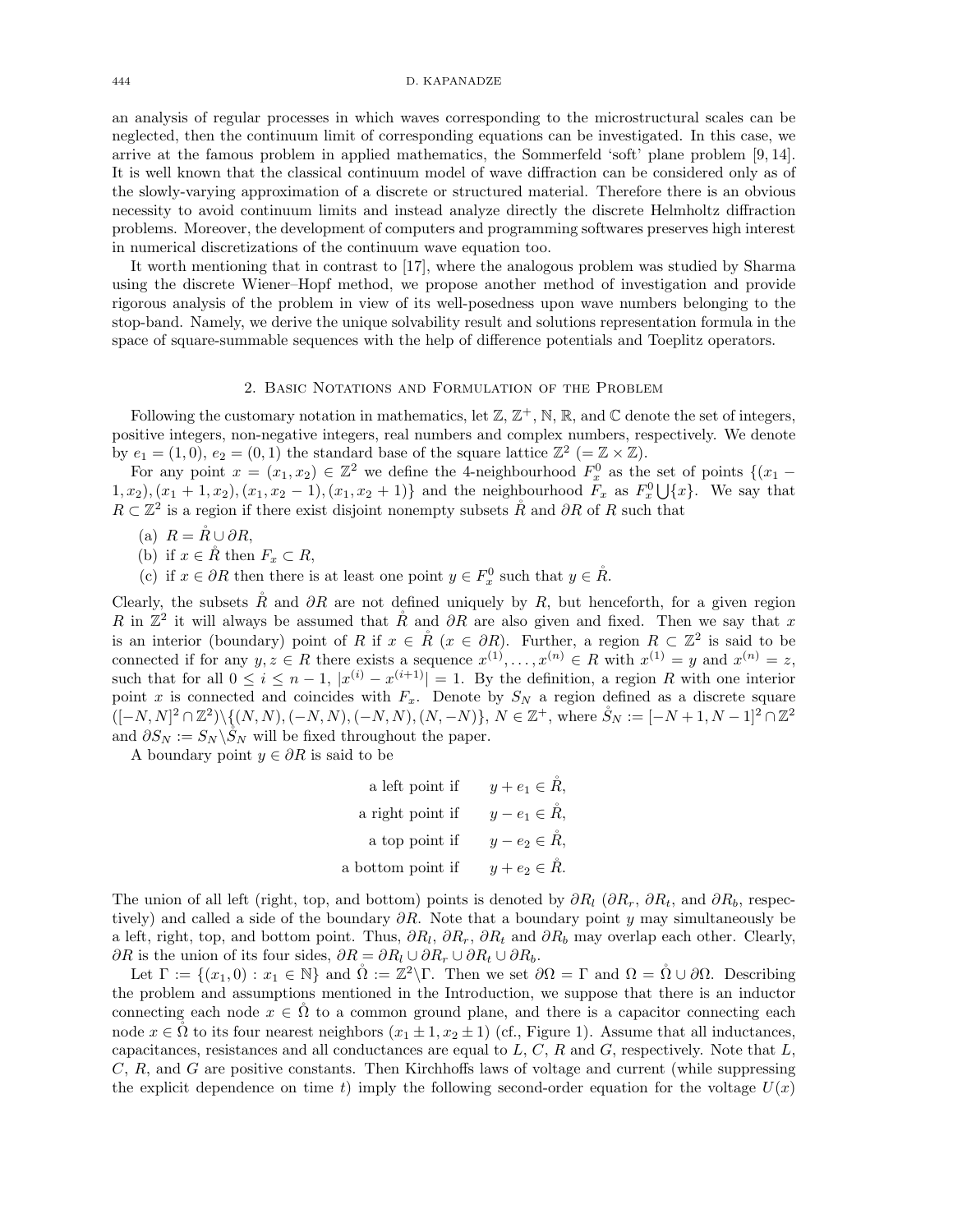across the inductor at node x:

$$
LC\frac{d^2}{dt^2}(\Delta_d U(x)) + (RC + GK)\frac{d}{dt}(\Delta_d U(x)) + RG(\Delta_d U(x)) = U(x). \tag{1}
$$

Here,  $\Delta_d$  denotes the discrete Laplacian defined as follows:

$$
\Delta_d U(x) = \sum_{i=1}^{2} (U(x + e_i) + U(x - e_i)) - 4U(x).
$$
 (2)

We specify that (1) holds for all  $x \in \mathring{\Omega}$ , and we have the time-dependent boundary condition along the boundary  $\partial\Omega$ ,

$$
U(y) = f(y)e^{-i\omega t} \quad \text{on } \Gamma,
$$
\n(3)

where  $\iota$  denotes the imaginary unit, and  $f \in \ell^2(\Gamma)$  is a given square-summable function (in fact, a sequence) on Γ.

We assume that at time  $t = 0$  the functions  $U(x)$  and all its derivatives are zero for all  $x \in \Omega$ . Then, as  $t$  increases, the boundary term causes a wave to propagate into the lattice, and the system approaches steady state. At this point the solution is given by  $U(x) = u(x)e^{-i\omega t}$ . Substituting this expression into (1) and (3), for the discrete Helmholtz equation in  $\Omega$ , we obtain the following problem:

$$
(\Delta_d + k^2 + \iota \varepsilon)u(x) = 0, \qquad \text{in } \mathring{\Omega}, \tag{4a}
$$

$$
u(y) = f(y), \quad \text{on } \Gamma,\tag{4b}
$$

where k and  $\omega$  are related through the formula

 $\varepsilon$ 

$$
k^2 = \frac{LC\omega^2 - RG}{(LC\omega^2 - RG)^2 + (RC + GL)^2}
$$

and

$$
= \frac{RC + GL}{(LC\omega^2 - RG)^2 + (RC + GL)^2}.
$$

Thus, we are interested in studying the problem of the existence and uniqueness of a squaresummable function u on  $\mathbb{Z}^2$ , i.e.,  $u \in \ell^2(\mathbb{Z}^2)$  such that  $u(x)$  satisfies the discrete Helmoltz equation (4a) with  $\varepsilon > 0$  and the boundary condition (4b). From now on, we will refer to this problem as Problem  $P_D$ .

### 3. Green's Representation Formula

Let R be a region in  $\mathbb{Z}^2$ . As it has already been mentioned above,  $y \in \partial R$  may be a point of intersection of several sides of ∂R. However, in our arguments presented below, it will always be clear which of the sides requires consideration. Under this condition we define the discrete derivative in the outward normal direction

$$
Tu(y) = u(y) - u(y - \nu_y), \quad y \in \partial R,
$$

where  $\nu_y$  is  $-e_1$  (e<sub>1</sub>, e<sub>2</sub> or  $-e_2$ ) if y is an element of  $\partial R_l$  ( $\partial R_r$ ,  $\partial R_t$ , or  $\partial R_b$ ).

Let  $R$  be a finite region. Then we have discrete analogues of Green's first and second identities [10]:

$$
\sum_{x \in \mathring{R}} (\nabla_d^+ u(x) \cdot \nabla_d^+ v(x) + \nabla_d^- u(x) \cdot \nabla_d^- v(x) + u(x) \Delta_d v(x)) = \sum_{y \in \partial R} u(y) T v(y),\tag{5}
$$

and

$$
\sum_{x \in \mathring{R}} (u(x)\Delta_d v(x) - v(x)\Delta_d u(x)) = \sum_{y \in \partial R} (u(y)Tv(y) - v(y)Tu(y)).
$$
\n(6)

Here, we denote by  $\sum_{y \in \partial R}$  the following sum:

$$
\sum_{y \in \partial R} := \sum_{y \in \partial R_r} + \sum_{y \in \partial R_l} + \sum_{y \in \partial R_t} + \sum_{y \in \partial R_b},
$$

and the discrete gradients  $\nabla_d^+$  and  $\nabla_d^-$  are defined as follows:

$$
\nabla_d^+ u(x) := \begin{pmatrix} u(x+e_1) - u(x) \\ u(x+e_2) - u(x) \end{pmatrix}
$$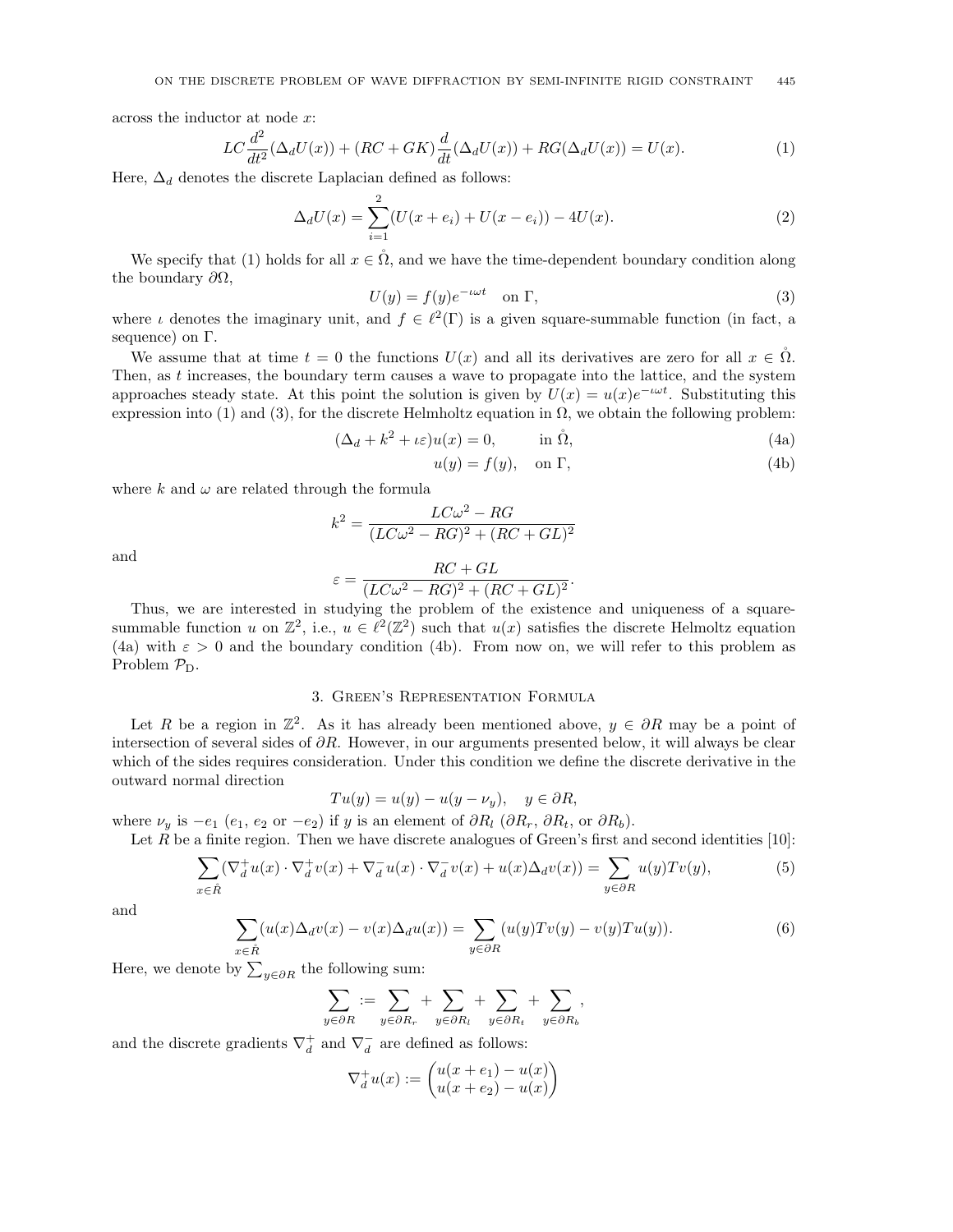and

$$
\nabla_d^- u(x) := \begin{pmatrix} u(x-e_1) - u(x) \\ u(x-e_2) - u(x) \end{pmatrix}.
$$

The next step in deriving Green's representation formula is introduction of Green's function. Denote by  $\mathcal{G}(x - y)$  the Green's function for (4a) centered at the point x and evaluated at y. Then  $\mathcal{G}(x - y)$ satisfies

$$
(\Delta_d + k^2 + \iota \varepsilon) \mathcal{G}(x - y) = \delta_{x, y},\tag{7}
$$

where  $\delta_{x,y}$  is the Kronecker delta. The lattice Green's function  $\mathcal G$  is quite well known (cf., e.g., [5,11,13]) and can be written in the following form

$$
\mathcal{G}(x) = \mathcal{G}(x_1, x_2) = \frac{1}{4\pi^2} \int_{-\pi}^{\pi} \int_{-\pi}^{\pi} \frac{e^{-\iota(x_1\xi_1 + x_2\xi_2)}}{\sigma(\xi_1, \xi_2; k, \varepsilon)} d\xi_1 d\xi_2, \tag{8}
$$

or, equivalently, as

$$
\mathcal{G}(x) = \mathcal{G}(x_1, x_2) = \frac{1}{\pi^2} \int_{0}^{\pi} \int_{0}^{\pi} \frac{\cos(x_1 \xi_1) \cos(x_2 \xi_2)}{\sigma(\xi; k, \varepsilon)} d\xi_1 d\xi_2, \tag{9}
$$

where

$$
\sigma(\xi; k) = k^2 + \iota \varepsilon - 4 + 2 \cos \xi_1 + 2 \cos \xi_2 \n= k^2 + \iota \varepsilon - 4 \sin^2 \frac{\xi_1}{2} - 4 \sin^2 \frac{\xi_2}{2} \n= k^2 + \iota \varepsilon - 8 + 4 \cos^2 \frac{\xi_1}{2} + 4 \cos^2 \frac{\xi_2}{2} \n= k^2 + \iota \varepsilon - 4 + 4 \cos \frac{\xi_1 + \xi_2}{2} \cos \frac{\xi_1 - \xi_2}{2}, \quad \xi = (\xi_1, \xi_2).
$$
\n(10)

Notice that if  $k^2 \in \mathbb{C} \setminus [0, 8]$ , then  $\sigma \neq 0$  and, consequently,  $\mathcal{G}(x)$  in (8) is well defined. In this case,  $\mathcal{G}(x)$  decays exponentially when  $|x| \to \infty$ . Finally, notice that  $\mathcal{G}(x - y) = \mathcal{G}(y - x)$ , and we denote it by  $\mathcal{G}(x; y)$ .

For any function  $\varphi : \partial R \to \mathbb{C}$ , we define the difference single- and double-layer potentials as follows:

$$
V\varphi(x) = \sum_{y \in \partial R} \mathcal{G}(x; y)\varphi(y), \quad \text{for all } x \in \mathbb{Z}^2,
$$
\n(11)

and

$$
W\varphi(x) = \sum_{y \in \partial R} \left( T\mathcal{G}(x; y) + \delta_{x, y} \right) \varphi(y), \quad \text{for all } x \in \mathbb{Z}^2,
$$
 (12)

respectively. The role of the summand  $\delta_{x,y}$  is clarified by the following result [10]: for every  $x \in \mathring{R}$ , we have

$$
(\Delta_d + k^2 + \iota \varepsilon)V\varphi(x) = 0 \quad \text{and} \quad (\Delta_d + k^2 + \iota \varepsilon)W\varphi(x) = 0. \tag{13}
$$

**Theorem 3.1** (cf. [10]). Let R be a finite region. If u is a solution to the discrete Helmholtz equation in  $\check{R}$ , then at any point  $x \in \check{R}$ , we have a discrete Green's representation formula

$$
u(x) = Wu(x) - V(Tu)(x). \tag{14}
$$

#### 4. Uniqueness and Existence Results

We strat this section by proving the following uniqueness result.

# **Theorem 4.1.** The  $\mathcal{P}_{\text{D}}$  has at most one solution.

*Proof.* Let N be a sufficiently large positive number and set  $\hat{\Omega}_N = \hat{S}_N \cap \hat{\Omega}$ . Let u be a solution of the homogeneous problem. Then the first Green's identity (5) for u and its complex conjugate  $\bar{u}$  in the region  $\hat{\Omega}_N$ , together with zero boundary conditions on  $\partial \hat{\Omega}_N$ , yields

$$
\sum_{x \in \hat{\Omega}_N} (|\nabla_d^+ u(x)|^2 + |\nabla_d^- u(x)|^2 - (k^2 + \iota \varepsilon) |u(x)|^2) = \sum_{y \in \partial \hat{S}_N} u(y) T u(y). \tag{15}
$$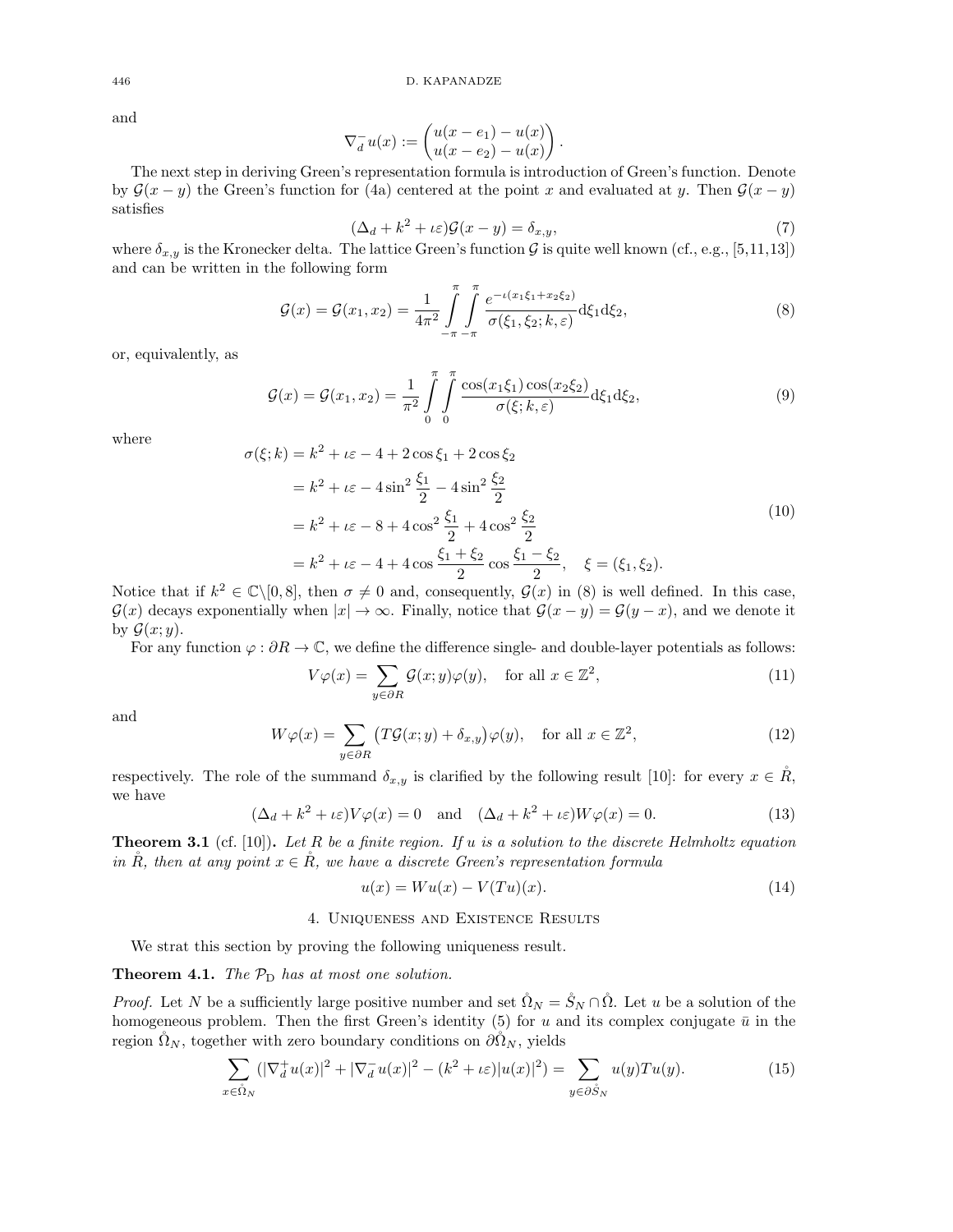From the real and imaginary parts of the last identity, we obtain

$$
-\varepsilon \sum_{x \in \mathring{\Omega}_N} |u(x)|^2 = \Im \max_{y \in \partial \mathring{S}_N} u(y) T u(y).
$$

Note, since  $u \in \ell^2(\mathbb{Z}^2)$ , there is a monotonic sequence of positive numbers  $\{N_j\}$  such that  $N_j \to \infty$ as  $j \to \infty$  and

$$
\lim_{j \to \infty} \sum_{y \in \partial \hat{S}_{N_j}} u(y) T u(y) = 0.
$$
\n(16)

Indeed, due to  $u \in \ell^2(\mathbb{Z}^2)$ , we find that the sum

$$
\sum_{N=0}^{\infty} \sum_{y \in \partial \mathring{S}_{N_j}} |u(y)|^2
$$

is finite. This fact in particular implies that there exists a monotonic sequence of positive numbers  $\{N_j\}$  such that  $N_j \to \infty$  as  $j \to \infty$  and

$$
\sum_{y\in \partial \mathring{S}_{N_j}} |u(y)|^2 = \bar{o}(N_j^{-1})
$$

and consequently,

$$
\sum_{y \in \partial \hat{S}_{N_j}} |Tu(y)|^2 = \bar{o}(N_j^{-1}).
$$

Further, applying the Cauchy-Schwarz inequality for every  $N_j$ , we get

$$
\bigg|\sum_{y\in\partial \tilde{S}_{N_j}}u(y)Tu(y)\bigg|\leq \bigg(\sum_{y\in\partial \tilde{S}_{N_j}}|u(y)|^2\bigg)^{\frac{1}{2}}\bigg(\sum_{y\in\partial \tilde{S}_{N_j}}|Tu(y)|^2\bigg)^{\frac{1}{2}}=\bar{o}(N_j^{-1})\ \ \text{as}\ \ j\to\infty,
$$

and therefore we obtain (16).

Since the expressions under the sum on the left-hand side of the equalities in (15) are non-negative, have that this sum is monotonic with respect to  $N$ . This observation together with  $(16)$  implies

$$
\sum_{x \in \mathbb{Z}^2} |u(x)|^2 = \lim_{N \to \infty} \sum_{x \in \mathring{R}_N} |u(x)|^2 = 0.
$$

Thus it follows from the last identity that  $u \equiv 0$  in  $\mathbb{Z}^2$ .

Now we are ready to show the existence result. Let us look for a solution to Problem  $P$  in the following form

$$
u(x) = V\varphi(x) = \sum_{y \in \Gamma} \mathcal{G}(x; y)\varphi(y),\tag{17}
$$

where  $\varphi(y) \in \ell^2(\Gamma)$  is an unknown function. Then, due to the discrete Youngs inequality (cf. [15, Lemma 3.3.30]), together with a fact  $\varphi(y)\delta_{x,y} \in \ell^2(\mathbb{Z}^2)$ , we conclude that  $u \in \ell^2(\mathbb{Z}^2)$ . Moreover, (13) implies that  $u$  is a solution to the discrete Helmoltz equation (4a). Further, we need to satisfy the boundary condition (4b) which yields

$$
\sum_{y_1=0}^{\infty} \mathcal{G}(x_1 - y_1, 0)\varphi(y_1) = f(x_1), \quad x_1 \in \mathbb{N},
$$

 $A\Phi = F,$  (18)

or equivalently,

where

$$
A = \begin{pmatrix} \mathcal{G}(0,0) & \mathcal{G}(-1,0) & \mathcal{G}(-2,0) & \dots \\ \mathcal{G}(1,0) & \mathcal{G}(0,0) & \mathcal{G}(-1,0) & \dots \\ \mathcal{G}(2,0) & \mathcal{G}(1,0) & \mathcal{G}(0,0) & \dots \\ \dots & \dots & \dots & \dots & \dots \end{pmatrix}
$$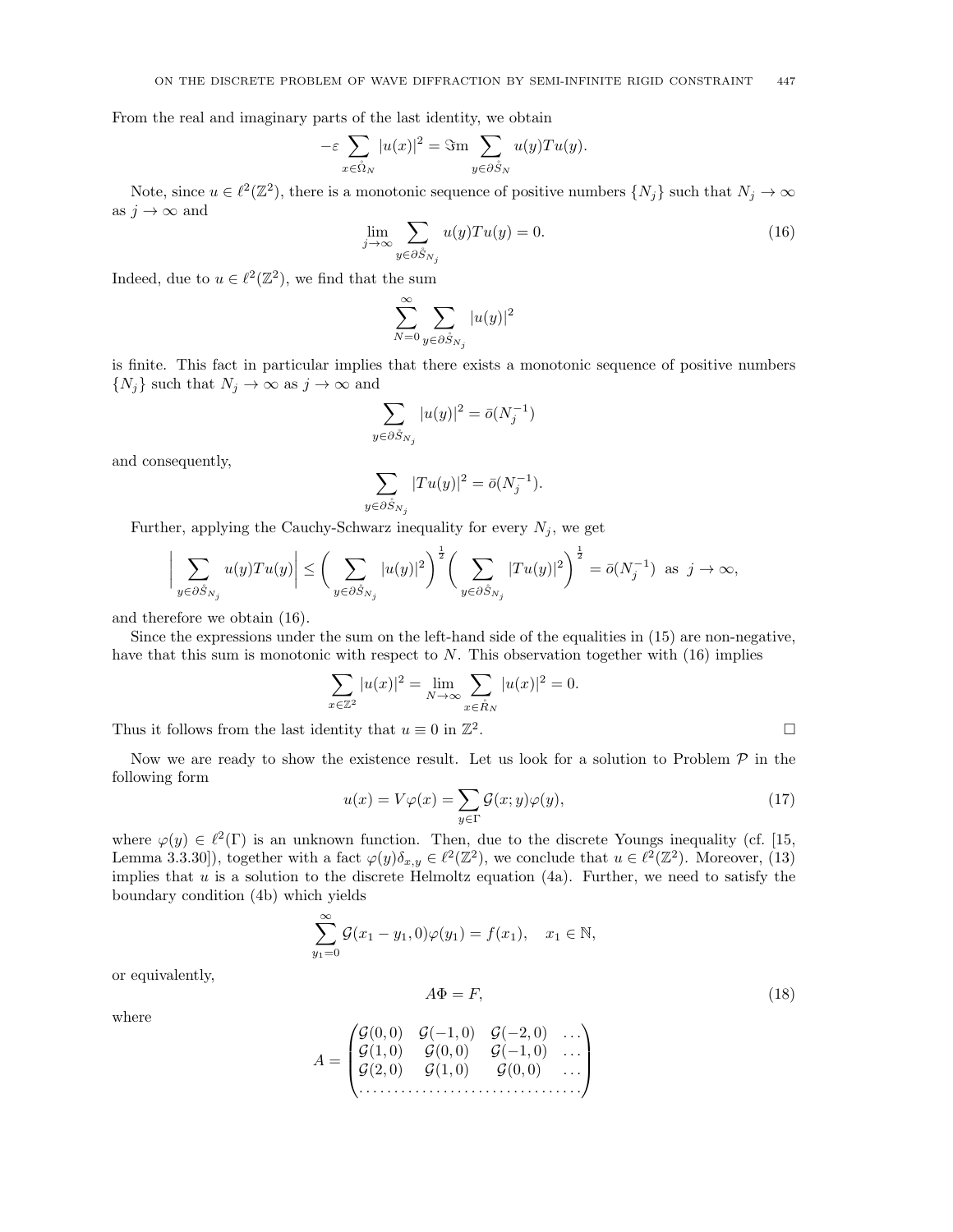is a Toeplitz matrix, and

$$
\Phi = \begin{pmatrix} \varphi_0 \\ \varphi_1 \\ \varphi_2 \\ \vdots \end{pmatrix}, \qquad F = \begin{pmatrix} f_0 \\ f_1 \\ f_2 \\ \vdots \end{pmatrix}.
$$

Now it remains to show that the Toeplitz operator A is invertible in  $\ell^2(\mathbb{N})$  spaces. **Theorem 4.2.** The operator  $A : \ell^2(\Gamma) \to \ell^2(\Gamma)$  is invertible.

Proof. Notice that

$$
\mathcal{G}(x_1,0) = \frac{1}{4\pi^2} \int_{-\pi}^{\pi} \int_{-\pi}^{\pi} \frac{e^{-ix_1\xi_1}}{\alpha(\xi_1) + 2\cos\xi_2} d\xi_1 d\xi_2 = \frac{1}{2\pi} \int_{-\pi}^{\pi} \tilde{a}(\xi_1) e^{-ix_1\xi_1} d\xi_1,
$$

where

$$
\alpha(\xi) = \alpha(\xi; k) = k^2 + \iota \varepsilon - 4 + 2\cos \xi_1
$$

and

$$
\tilde{a}(\xi_1) = \frac{1}{2\pi} \int_{-\pi}^{\pi} \frac{d\xi_2}{\alpha(\xi_1; k) + 2\cos\xi_2} = \frac{1}{2\pi i} \oint_{C} \frac{dz}{z^2 + \alpha(\xi_1)z + 1}.
$$

Here,  $C$  is the positively oriented complex unit circle. From the residue theory, we derive

$$
\tilde{a}(\xi_1) = \frac{1}{2\pi \iota} \oint_C \frac{dz}{(z - z_{int}(\xi_1))(z - z_{ext}(\xi_1))} = \frac{1}{z_{int}(\xi_1) - z_{ext}(\xi_1)},
$$

where  $z_{int}(\xi_1)$  and  $z_{ext}(\xi_1)$  are the roots of the polynomial  $z^2 + \alpha(\xi_1)z + 1$  such that  $|z_{int}(\xi_1)| < 1$ ,  $|z_{ext}(\xi_1)| > 1$  and  $z_{int}(\xi_1)z_{ext}(\xi_1) = 1$ .

Then the symbol of the Toeplitz matrix  $A = T(a)$  is given by

$$
a(z) = a(e^{i\xi_1}) = \tilde{a}(\xi_1) = \tilde{a}(\text{Arg}(z)), \quad z = e^{i\xi_1}.
$$

Let us show that  $z_{int}(\xi_1) - z_{ext}(\xi_1) \notin \mathbb{R}$ . Indeed, if  $z_{int}(\xi_1) - z_{ext}(\xi_1) \in \mathbb{R}$ , then

$$
(z_{int} - z_{ext})^2 = (z_{int} + z_{ext})^2 - 4z_{int}z_{ext} = \alpha^2 - 4
$$
  
=  $(k^2 - 4 + 2\cos\xi_1)^2 - \varepsilon^2 - 4 + 2\iota\varepsilon(k^2 - 4 + 2\cos\xi_1)$ 

implies

$$
k^2 - 4 + 2\cos \xi_1 = 0.
$$

In this case we have  $\alpha = \iota \varepsilon$  and the roots of the quadratic equation are pure imaginary

$$
z_{int} = \iota \frac{\sqrt{\varepsilon^2 + 4} - \varepsilon}{2}, \quad z_{ext} = \iota \frac{-\sqrt{\varepsilon^2 + 4} - \varepsilon}{2},
$$

and consequently  $z_{int} - z_{ext} \notin \mathbb{R}$ .

This observation, in particular, implies  $\Im$ m  $a(z) \neq 0$  and therefore  $\Re$ e  $ia(z) \neq 0$ . The latter shows that there is  $\epsilon > 0$  such that  $\Re \epsilon \alpha(z) \geq \epsilon$  a.e. on the complex unit circle, thus  $\alpha(z)$  is sectorial. Since a is sectorial, due to the Brown-Halmos theorem, the operator  $A = T(a)$  is invertible (cf. [3, Theorem  $2.17$ ,  $[2]$ .

From the direct combination of the results obtained above we have the main conclusion for the problems under consideration.

**Theorem 4.3.** Problem  $\mathcal P$  is uniquely solvable. Its solution can be represented as a difference potential (17), where  $\varphi \in \ell^2(\Gamma)$  is a unique solution of equation (18).